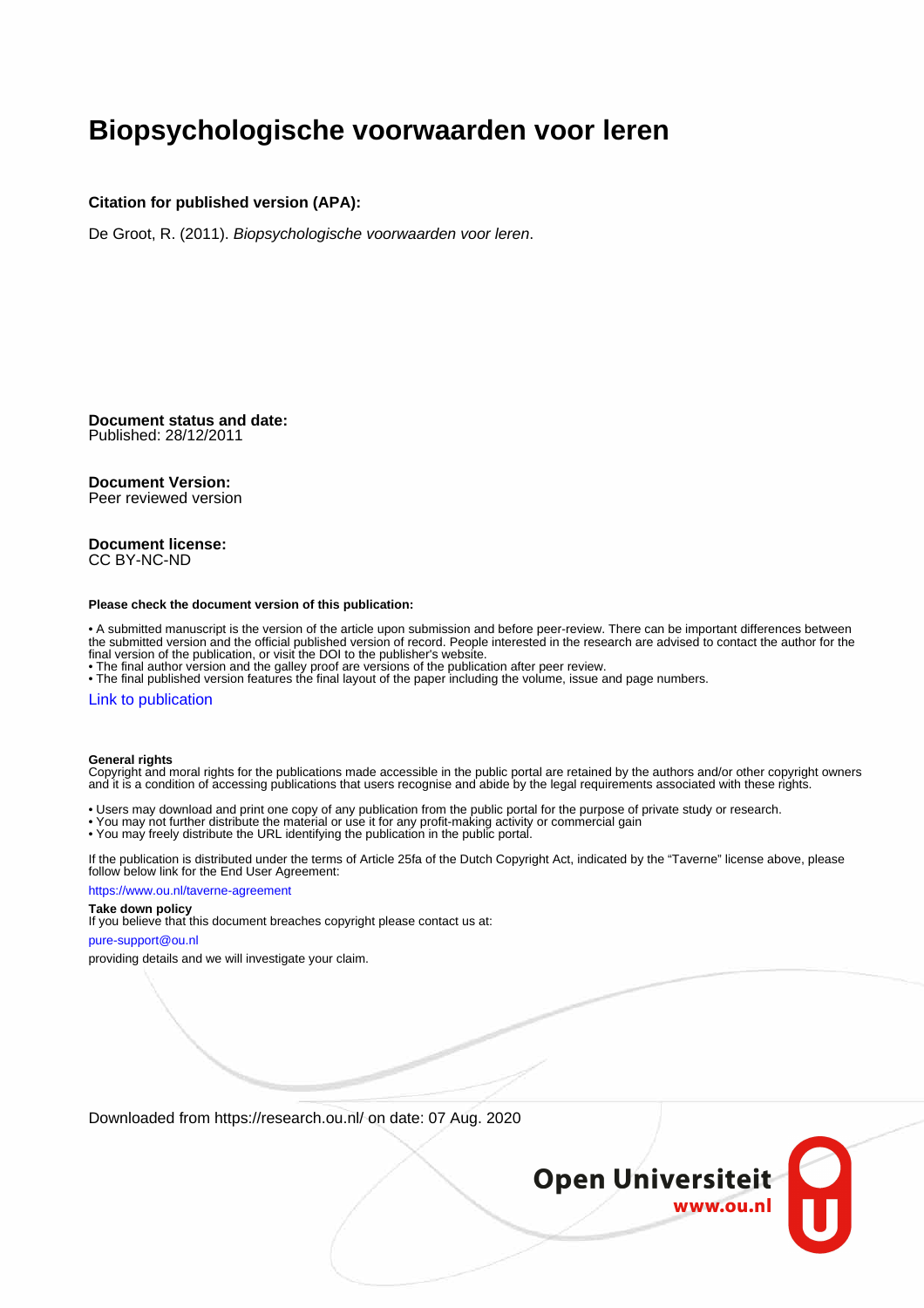# Biopsychologische voorwaarden voor Leren

## Dr. Renate de Groot

Centrum Brein & Leren

Universiteit Maastricht Vrije Universiteit Amsterdam



*Movare, 9 februari 2010*